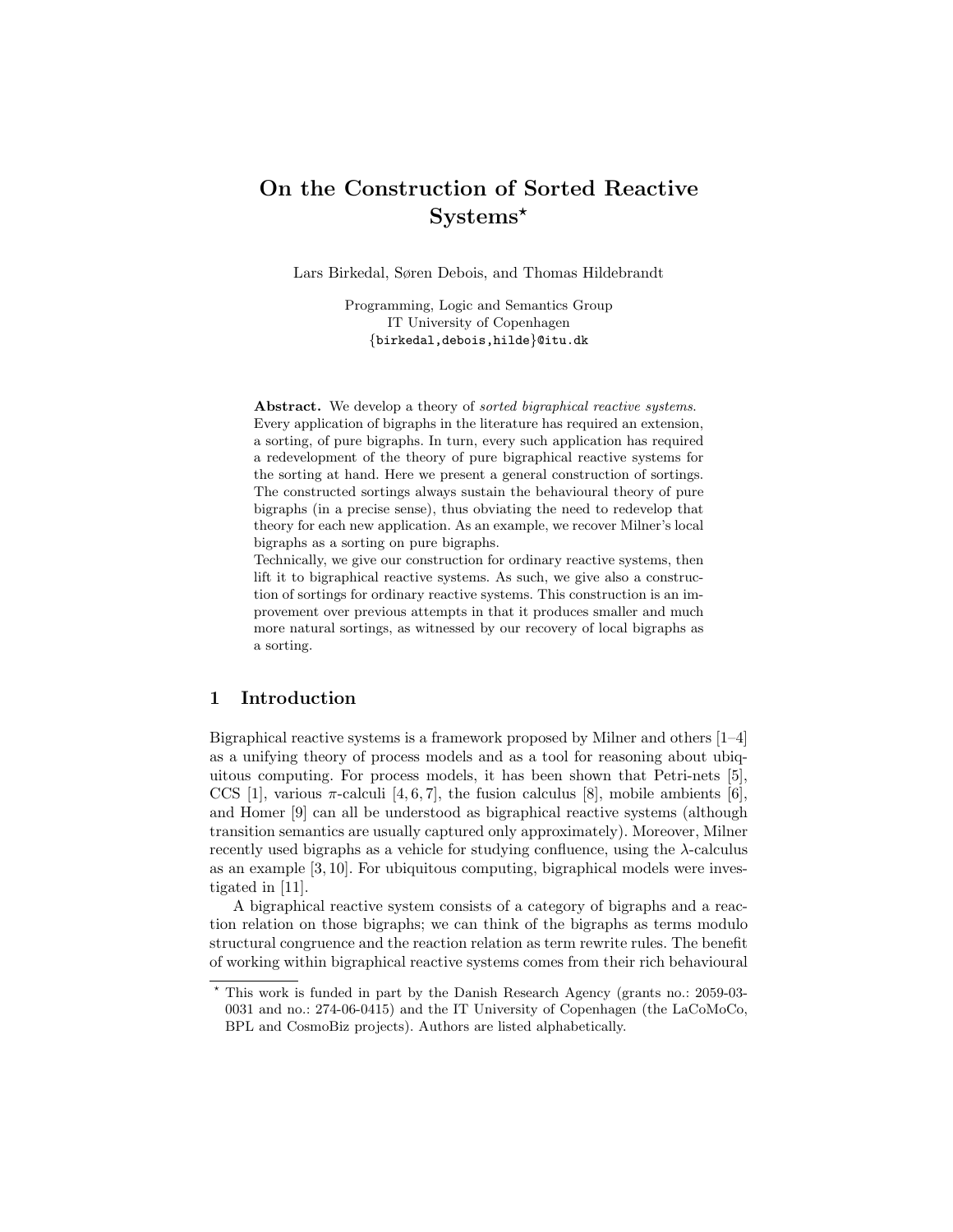theory  $[1, 4, 2, 6, 12-14]$  which (a) induces a labelled transition system automatically for any reaction relation and (b) guarantees that bisimulation on that transition system is a congruence.

A category of bigraphs is formed according to a single-sorted signature, which defines the kinds of nodes found in bigraphs of that category. Single-sorted signatures are usually insufficient when we define programming languages or algebraic models: We need to constrain the combination of operators, so we need richer notions of sorting. Indeed, *every one* of  $[1-7, 9-11]$  construct a richer sorting to fit the framework of bigraphs to the problem at hand.

Alas, the behavioural theory of bigraphs applies only to single-sorted (or pure) bigraphs, not to arbitrarily-sorted extensions. Hence, also every one of [1– 7, 9–11] must re-develop substantial parts of the behavioural theory. Worse, although some sortings are easy to construct  $[1, 2, 6]$ , others require either hard work [11] or ingenuity [4, 3, 10] to achieve conceptually simple effects.

Up until now, it has been an open question what kinds of extensions would admit such a redevelopment. In this paper we provide a large class of extensions for which such a redevelopment is possible. Moreover, we give a method for automatically constructing sortings for such extensions.

The key observation is that most sortings in the literature exists solely to get rid of bigraphs that are meaningless for the application at hand. That is, most sortings exists solely to impose a predicate on the morphisms in the category of pure bigraphs. We give a method to automatically construct a well-behaved sorting for any decomposable such predicate. Here, a predicate  $P$  is decomposable iff it is true at every identity and  $P(q \circ f)$  implies  $P(q)$  and  $P(f)$ ; all but one of the above-mentioned applications fall into this class. In particular, we prove that Milner's local bigraphs [10] arise as a sorting of pure bigraphs.

Thus, by identifying a large class of predicates for which we can construct well-behaved sortings, we make it easier to work with bigraphical reactive systems and we push back the limit for what we can hope to achieve with them.

Overview of the technical development We ask and answer the following two questions:

- 1. Which sortings sustain the behavioural theory of bigraphs?
- 2. How do we construct such a sorting for a given problem domain?

We answer Question 1 by giving a sufficient condition for a sorting of a reactive system to sustain the behavioural theory of the well-sorted parts of the original system. We then lift both this result and previous work on sortings for reactive systems [15, 6] to the present setting of bigraphical reactive systems. We answer Question 2 by giving a new family of sortings, closure sortings, all of which sustain the behavioural theory. In particular, we show how Milner's local bigraphs [10, 3] arise as a special case of the closure sorting.

In more detail: Question 1. Jensen [6] found a sufficient condition, safety, for a small class of sortings for bigraphs to preserve congruence properties. In [15] we moved that condition to general sortings of reactive systems.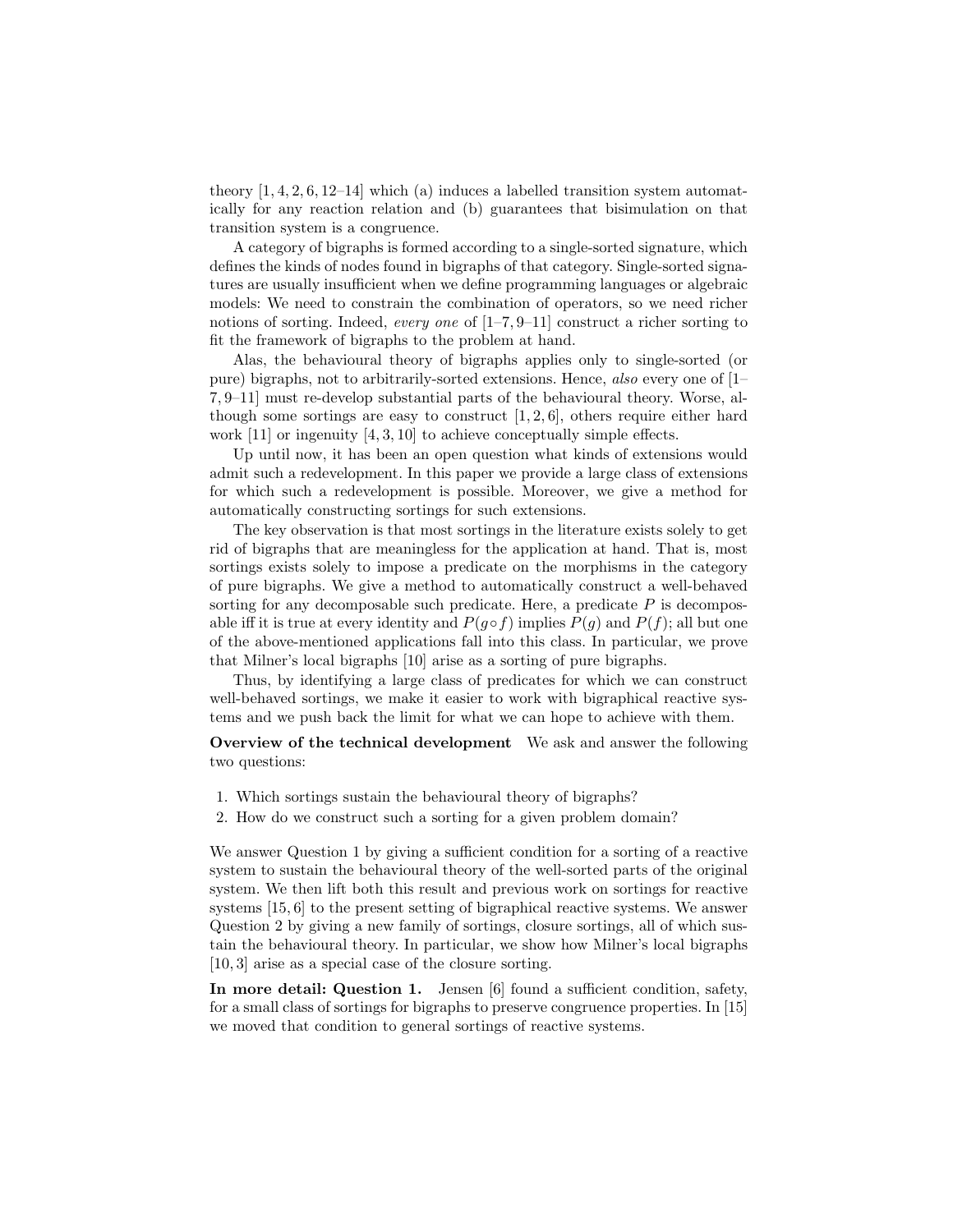In the present paper we complement that result with a sufficient condition for a sorting to preserve and reflect reaction and transition semantics for any wellsort of reactive system. We say that sorting with that property "has semantic correspondence." Altogether, in the setting of reactive systems we now have sufficient conditions for a sorting to reflect congruence properties and operational semantics; this is what we mean by "sustaining the behavioural theory". We then proceed to lift these conditions to bigraphical reactive systems which, despite the name, are not an instance of ordinary reactive systems. Moreover, we argue that in general, to construct a well-behaved sorting of a bigraphical reactive system, it is sufficient to construct a well-behaved sorting of the underlying reactive system.

In more detail: Question 2. As part of the safety condition mentioned above, it is required that if a decomposable context has a sorting, then the sorting can be decomposed correspondingly. In particular, the "has a sorting" predicate P on the pure category is decomposable, i.e.,  $P(f \circ g)$  implies  $P(f)$  and  $P(g)$ . Thinking in terms of sorted algebra or programming languages this is a very natural condition — a refinement of a sorting should not constrain the way a well-sorted term can be decomposed.

In [15] we discovered that banning bigraphs containing particular "bad" subbigraphs corresponds exactly to giving a decomposable predicate. This insight gave rise to an answer to Question 2, albeit only for reactive systems: We gave, for any predicate  $P$  on the morphisms of a category, a sorting called the predicate sorting. The predicate sorting sustains the theory of reactive systems.

In practice, however, the predicate sorting turns out to provide far more sorts than did the sortings found in an ad hoc way for the applications in [1–7, 9–11]. In the present paper, we construct a new family of sortings, the closure sortings. Like the predicate sortings, closure sortings sustain the behavioural theory of both bigraphs and reactive systems. Unlike the predicate sortings, closure sortings give sorts much closer to what we find in the literature. As a (spectacular!) example, we show that Milner's Local bigraphs [10, 3] are recovered in a closure sorting, by taking Milner's scoping condition as a predicate on bigraphs.

Outline. In Section 2 we revisit Leifer and Milners' classic Reactive Systems [12, 13], a precursor to bigraphs. In Section 3, we recall the definition of a sorting of a reactive system and recall our previous generalisation of Jensen's safety condition. In Section 4, we give a general condition for a sorting of a reactive system to preserve dynamics up to a predicate (Theorem 1), partially answering Question 1. In Section 5, we give the closure sorting (Definition 12), partially answering Question 2 above (Theorem 2). In Section 6, we remark on lifting these partial answers to the setting of bigraphical reactive systems, thus arriving at complete answers to both questions. Finally, in Section 7, as an extended example, we recover local bigraphs as a full sub-sorting of a closure sorting (Theorem 3).

For want of space, proofs have been omitted from this extended abstract; they can be found in [16].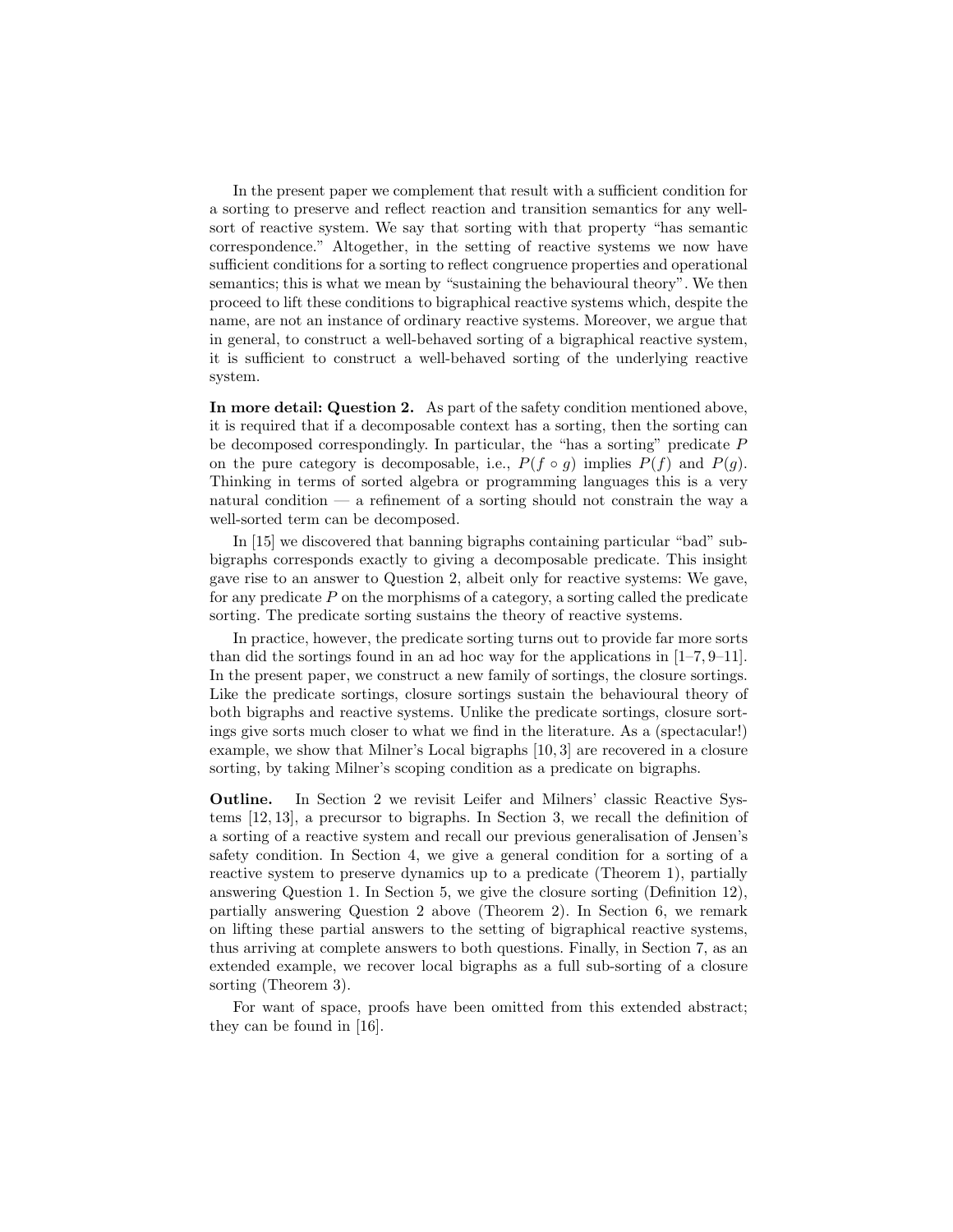#### 2 Reactive Systems

In this section, we recall Milner and Leifer's Reactive Systems [17, 13, 12]. These systems form the conceptual basis of bigraphical reactive systems. Except for the running example, this section contains no original work.

Let C be a category, and let  $\mathcal{R}_{\epsilon}$  be an object of C. We think of morphisms with domain  $\mathcal{R}_{\epsilon}$  as agents or processes and all other morphisms as contexts. A reaction rule  $(l, r)$  is a cospan of agents with common domain  $\mathcal{R}_{\epsilon}$ ; intuitively, l and r are the left- and right-hand sides of a rewrite rule. A set  $\mathcal R$  of reaction rules induces a *reaction relation*,  $\longrightarrow$ , obtained by closing reaction rules under contexts:

$$
a \longrightarrow b \text{ iff } \exists f \in C, \exists (l, r) \in \mathcal{R}. a = f \circ l, b = f \circ r. \tag{1}
$$

Altogether, these components constitute a reactive system.

**Definition 1 (Reactive system).** A reactive system over a category C comprises a distinguished object  $\mathcal{R}_{\epsilon}$  and a set  $\mathcal R$  of reaction rules; the reaction rules give rise to a reaction relation by  $(1)$  above. We identify a reactive system with its reaction rules, writing R for both.

In this definition we have omitted the notion of activity usually associated with reactive systems. Activity can be recovered as a sorting both in the case of reactive systems [16] and in the case of bigraphical reactive systems [6].

Example 1. Here is a small process language.

$$
P, Q ::= 0 | \mathsf{a} | \mathsf{s} | (P|Q)
$$
\n<sup>(2)</sup>

These are the nil process 0, atomic processes a and s, and parallel composition of processes. As usual, we consider processes up to a structural congruence comprising the commutative monoid laws for | and 0. Clearly, the set of processes is isomorphic to the free, commutative monoid over  $\{a, s\}$ ; that is, a category with a single object, terms up to structural congruence as morphisms, composition  $f \circ g = f|g$ , and identity 0. (In this case, there is no distinction between agents and contexts: all morphisms are both.) Call this category  $C$ . We intend a to model a normal process and s to model two processes in a synchronized state. Here are the reaction rules:

$$
(a|a, s) \qquad "two processes synchronize," \tag{3a}
$$

(s , a|a) "processes drop synchronization." (3b)

Here are two reactions, using first rule 3a, then 3b:  $a|a|s \longrightarrow s|s \longrightarrow s|a|a$ .

Leifer and Milner give a method for *deriving* labeled transitions for any reactive system. If the underlying category has sufficient relative pushouts (RPOs), then the bisimulation on those labeled transitions is a congruence. To construct labeled transitions, we take as labels minimal contexts enabling reaction. The notion of idem-pushout (IPOs) captures minimality<sup>1</sup>

 $1$  For brevity, we omit the definitions of both RPOs and IPOs.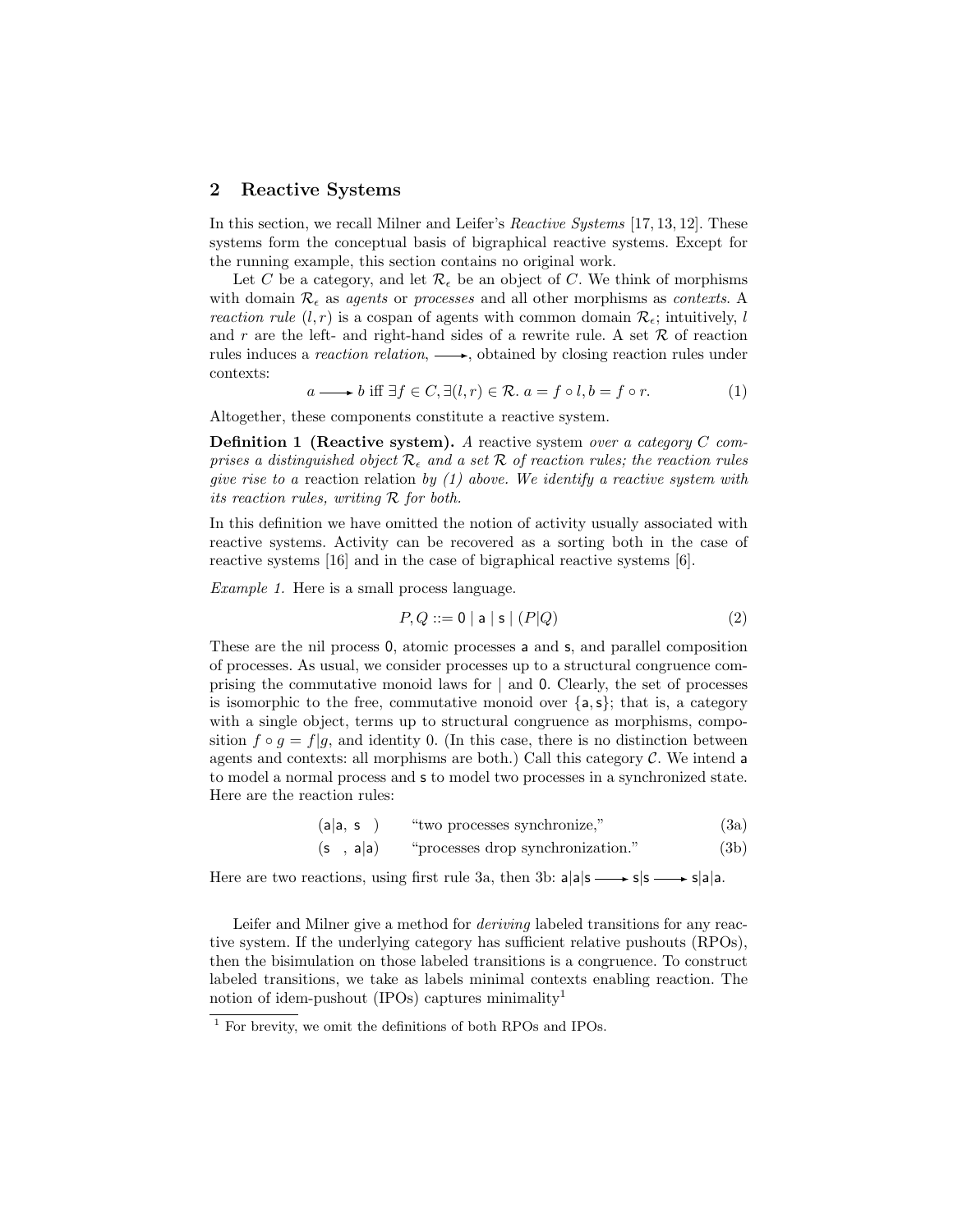**Definition 2.** For a reactive system  $\mathcal{R}$  over a category  $C$ , we define the transition relation by  $f \stackrel{g}{\longrightarrow} h$  iff there exists a context i and a reaction rule  $(l, r) \in \mathcal{R}$ s.t. the following diagram commutes, and the square is an IPO.



*Example 2.* C is isomorphic to the category of multisets over  $\{a, s\}$  (with multiset union as composition). Thus  $C$  has pushouts, given by multiset subtraction, and thus RPOs. The pushout of multisets simply adds what is missing: The pushout of a and a|a is a and 0, the pushout of a and s is s and a. Because IPOs are precisely the pushouts in this category, we find transitions for an agent a by taking the pushout of a and either left-hand side of the two rules.

$$
a \xrightarrow{a} s \qquad \text{by rule (3a)} \tag{5}
$$

$$
a \xrightarrow{s} a|a|a \qquad \text{by rule (3b)} \tag{6}
$$

There are no transitions from a with label a|a. A label can only add what is missing, and the agent **a** is only one "**a**" short of the left-hand side **a**|a of rule (3a).

As mentioned, the bisimulation on such derived transition systems is a congruence whenever the underlying category has RPOs [13, 12].

**Proposition 1** ([12]). Let R be a reactive system on a category C. If C has RPOs, then the bisimulation on the derived transitions is a congruence.

#### 3 Sortings

In this section, we recall the notion of sorting [15] for categories. As in the previous section, this section contains nothing new but the running example.

**Definition 3 (Sorting).** A sorting of a category C is a functor  $F: X \to C$ that is faithful and surjective on objects.

We shall consistently confuse a sorting functor  $F$  with its domain: We write  $F \to C$ , and we speak interchangeably of F as a category and as a functor.

Example 3. Suppose we want to restrict our process language such that at most two processes are synchronized at any time, i.e., no process can contain a subterm s. We cannot just stipulate that there are no such terms, because the composition of **s** and **s** would then be undefined. Instead, we define a sorting  $\mathcal{F} \to \mathcal{C}$ that refines the single homset of  $\mathcal C$  into three.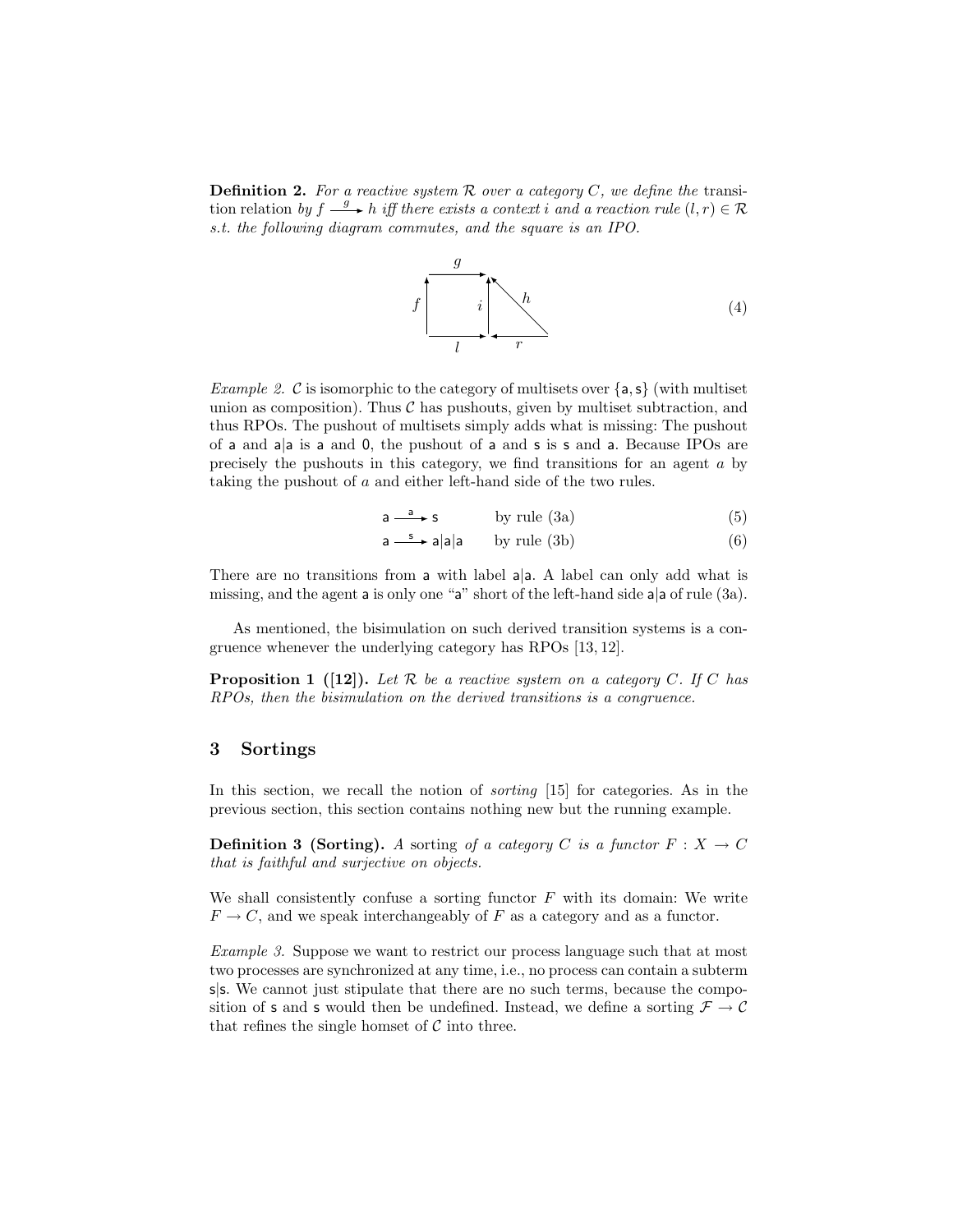The category  $\mathcal F$  has two objects, 0 and 1. The homsets  $\mathcal F(0,0)$  and  $\mathcal F(1,1)$  are identical, comprising morphisms of C that do not contain an  $\mathbf{s}$ ;  $\mathcal{F}(0, 1)$  comprises morphisms with at most one s. Here is a sketch of  $\mathcal{F}$ .

$$
T_{\text{no s}} \bigodot 0 \xrightarrow{\text{maybe s}} 1 \bigodot \text{no s}
$$

Composition is defined as in  $\mathcal{C}$ ; it is easy to check that this composition is welldefined on our refined homsets.

Usually when we construct a sorting  $F \to C$ , we will want to apply Proposition 1 to the category  $F$ . Hence, we want sortings that allow us to infer the existence of RPOs in  $F$  from the existence of RPOs in  $C$ . The following notion of transfer helps us do that.

**Definition 4 (Transfer of RPOs).** A sorting  $F \to C$  transfers RPOs iff whenever the image of a square s in  $F$  has an RPO, then that RPO has an  $F$ -preimage that is an RPO for s.

Jensen gives a sufficient condition, safety, for a sorting to transfer RPOs [6]; we generalized that condition in [15] (see also [16]; again for brevity, we omit the definition here).

**Proposition 2** ([6, 15]). Let  $F \to C$  be a safe sorting. Then F transfers RPOs, and, if C has RPOs then so does F.

# 4 Semantic Correspondence

In Example 3 above we used the sorting  $H \to C$  to get rid of morphisms not satisfying the predicate "contain at most one s". Thus, that sorting is a *realiza*tion of a predicate on the morphisms of C. Of the sortings in  $[1-7, 9-11]$ , only the one in [7] is not a realization of a predicate.

However, not every sorting realizing a predicate is equally interesting; we must require also that the sorted category supports the same reactive systems as the original one, at least when we restrict our attention to the "good" morphisms of the original category. This semantic correspondence is part of what we mean by "sustaining the behavioural theory". In this section, towards answering Question 1, we give a sufficient condition for a sorting of a reactive system to admit such semantic correspondence.

This result generalizes our previous [15], where we proved that a particular sorting has semantic correspondence<sup>2</sup>. As in that paper, we will consider only predicates P that are decomposable, that is, that are true at every identity and have  $P(f \circ g)$  implies  $P(f)$  and  $P(g)$ . This restriction is not very severe; for free structures, decomposable predicates are precisely those that prohibit terms containing some given set of subterms [15].

<sup>&</sup>lt;sup>2</sup> Alhough in that paper, we used the somewhat inaccurate term "preserves semantics" rather than the present "has semantic correspondence".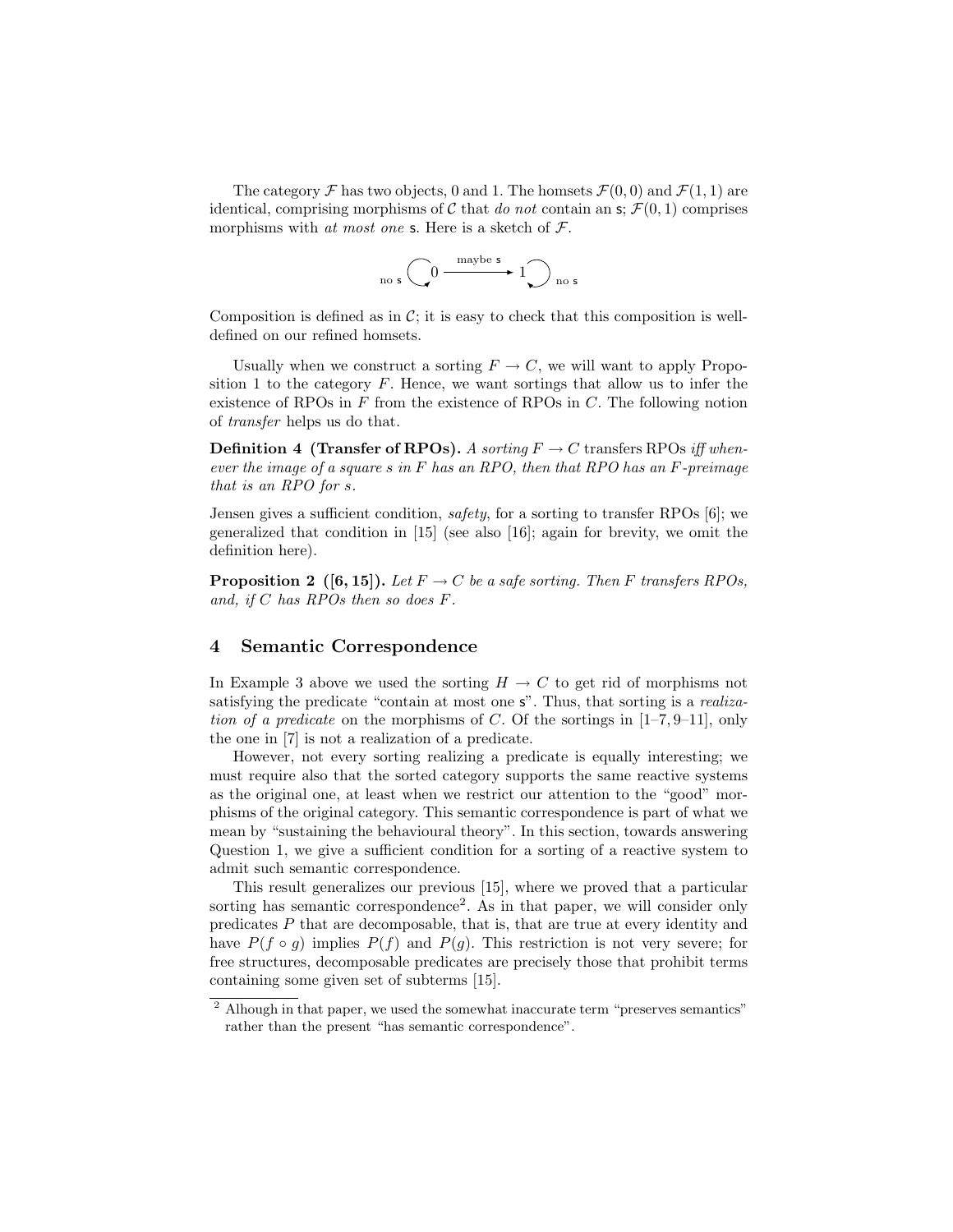To formalize the notion of "semantic correspondence", we need the notion of reflection of a reactive system.

Definition 5 (Reflection of a reactive system). Let  $F \to C$  be a sorting, and let R be a reactive system on C. For a preimage  $\hat{\mathcal{R}}_{\epsilon}$  of  $\mathcal{R}_{\epsilon}$ , the reflection of  $\mathcal R$  at  $\hat{\mathcal R}_{\epsilon}$  is  $\hat{\mathcal R},$  where

$$
\hat{\mathcal{R}} = \{ (f, g) \mid \exists x. f, g : \hat{\mathcal{R}}_{\epsilon} \to x \land (F(f), F(g)) \in \mathcal{R} \}. \tag{7}
$$

We can now define semantic correspondence precisely.

Definition 6 (Correspondence of reactions, transitions). Let  $F \to C$  be a sorting, let  $\mathcal{R}, \mathcal{S}$  be reactive systems on  $F, C$ , respectively, and let P be a decomposable predicate on C. The sorting  $F \to C$  has correspondence of P-transitions for  $R, S$  iff whenever  $f, g, h$  are morphisms of C with  $P(g \circ f)$  and  $P(h)$ , then

$$
f \xrightarrow{g} h \quad \text{iff} \quad \exists \hat{f}, \hat{g}, \hat{h}. \quad \hat{f} \xrightarrow{\hat{g}} \hat{h} \quad \text{where}
$$

$$
F(\hat{f}) = f, F(\hat{g}) = g, F(\hat{h}) = h.
$$

$$
(8)
$$

We define correspondence of P-reactions similarly.

Note that despite F faithful,  $\hat{f}, \hat{g}, \hat{h}$  are not necessarily unique.

Before we can define the general notion of semantic correspondence, we need first a notion of a reactive system respecting a predicate.

**Definition 7** (*P*-respecting reactive system). Let  $R$  be a reactive system and let P be a predicate on  $\mathcal{R}$ 's underlying category. We say that  $\mathcal{R}$  is a Prespecting reactive system iff every rule  $(l, r) \in \mathcal{R}$  has both  $P(l)$  and  $P(r)$ .

We lift the correspondence from a property of reactive systems to a property of sortings: A sorting  $F \to C$  has semantic correspondence iff any P-respecting reactive system on  $C$  has a reflection in  $F$  with which it is in semantic correspondence.

**Definition 8 (Semantic correspondence).** We say that a sorting  $F \rightarrow C$ has semantic correspondence up to P iff for any P-respecting reactive system  $\mathcal R$ on C, there exists a reflection  $\hat{\mathcal{R}}$  of  $\mathcal R$  at some  $\hat{\mathcal{R}}_{\epsilon}$  such that F has correspondence of P-reactions and P-transitions for  $\mathcal{R}, \mathcal{R}$ .

Theorem 1 below gives a sufficient condition for a sorting to have semantic correspondence. This condition depends on the notion of "weak joint opfibration", which was introduced in [15]. Intuitively, a weak joint opfibration is a functor which has most general lifts of every cospan in its domain. The following notion of "jointly opcartesian" captures such most general lifts.

**Definition 9 (Jointly opcartesian).** Let  $F \to C$  be a functor. A cospan f, q in C is said to be jointly opcartesian iff whenever  $f', g'$  is a cospan, f, f' is a span, and g, g' is a span (see the diagram below, left side) with  $F(f') = k \circ F(f)$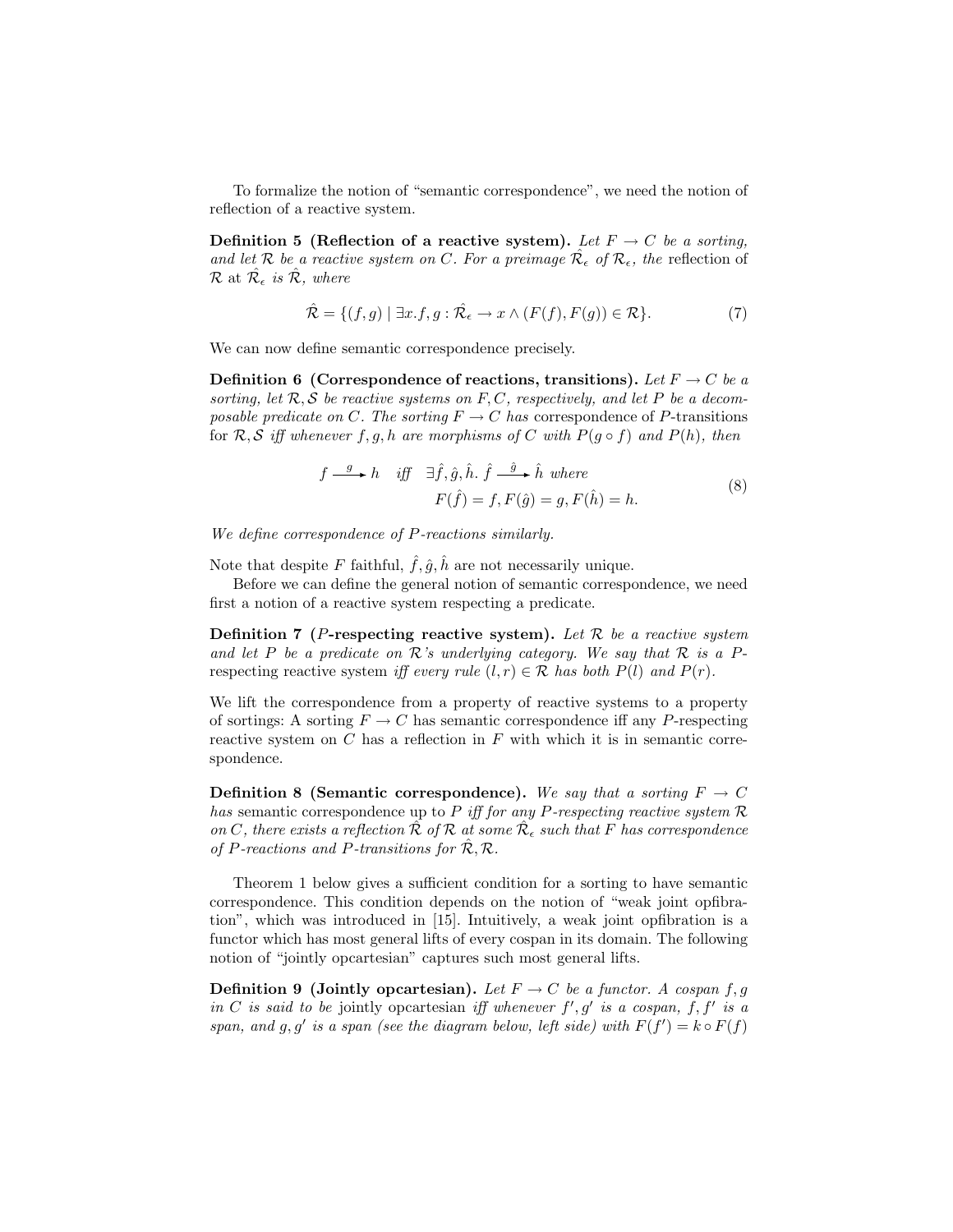and  $F(g') = k \circ F(g)$  (see the diagram below, right side), then there exists a unique lift  $\hat{k}$  of  $k$  s.t.  $f' = \hat{k} \circ f$  and  $g' = \hat{k} \circ f'$ .



*Example 4.* In the sorting  $\mathcal{F} \to \mathcal{C}$  of Example 3, the cospan a, a has a jointly opcartesian lift  $a: 0 \longrightarrow 0 \longleftarrow 0$ : a; the cospan s, a has a jointly opcartesian lift  $s: 0 \longrightarrow 1 \longleftarrow 0$ : a.

Armed with jointly opcartesian lifts, we define weak joint opfibrations.

**Definition 10 (Weak joint opfibration [15]).** A functor  $F: X \to C$  is a weak joint opfibration iff whenever  $F(f)$ ,  $F(g)$  form a cospan in C, then there exists a jointly opcartesian pair  $\hat{f}, \hat{g}$  with  $F(\hat{f}) = F(f)$  and  $F(\hat{g}) = F(g)$ .

Finally, getting back to our sufficient condition for a sorting to have semantic respondents, we now need only the following auxiliary definition.

**Definition 11.** Let  $F \to C$  be a sorting, let x be an object of F, and let P be a predicate on C. We say F reflects P at x if every morphism  $f: F(x) \to c$  with  $P(f)$  has a lift at x.

**Theorem 1.** Let  $F \to C$  be a sorting, let P be a decomposable predicate on C. let R be a reactive system on C, and let  $\hat{\mathcal{R}}_{\epsilon}$  be an F-preimage of  $\mathcal{R}_{\epsilon}$ . Then (a) the reactions of the reflection of  $\mathcal R$  at  $\hat{\mathcal R}_\epsilon$  correspond to the P-reactions of  $\hat{\mathcal R}$ if (i) the image of F is P, (ii) F reflects P at  $\hat{\mathcal{R}}_{\epsilon}$ , and (iii) F is a weak joint opfibration. Morever, (b) the transitions of the reflection of  $\mathcal{R}$  at  $\hat{\mathcal{R}}_{\epsilon}$  corresponds to the P-transitions of  $R$  if also F transfers and preserves RPOs. In this case, F has semantic correspondence up to P.

Between them, Theorem 1 above and Proposition 2 recalled in the preceding section answer Question 1. The former gives us a sufficient condition for a sorting to admits the necessary operational semantics; the latter gives as a sufficient condition for a sorting to reflect congruence properties. Technically, this answer applies only to sortings a reactive systems, however, it is straightforward to lift the answer to the case of bigraphical reactive systems; more on such in Section 6.

# 5 Closure Sortings

In this section, we answer Question 2: We define, for each decomposable predicate P, a Closure sorting realizing P. Every closure sorting transfers RPOs and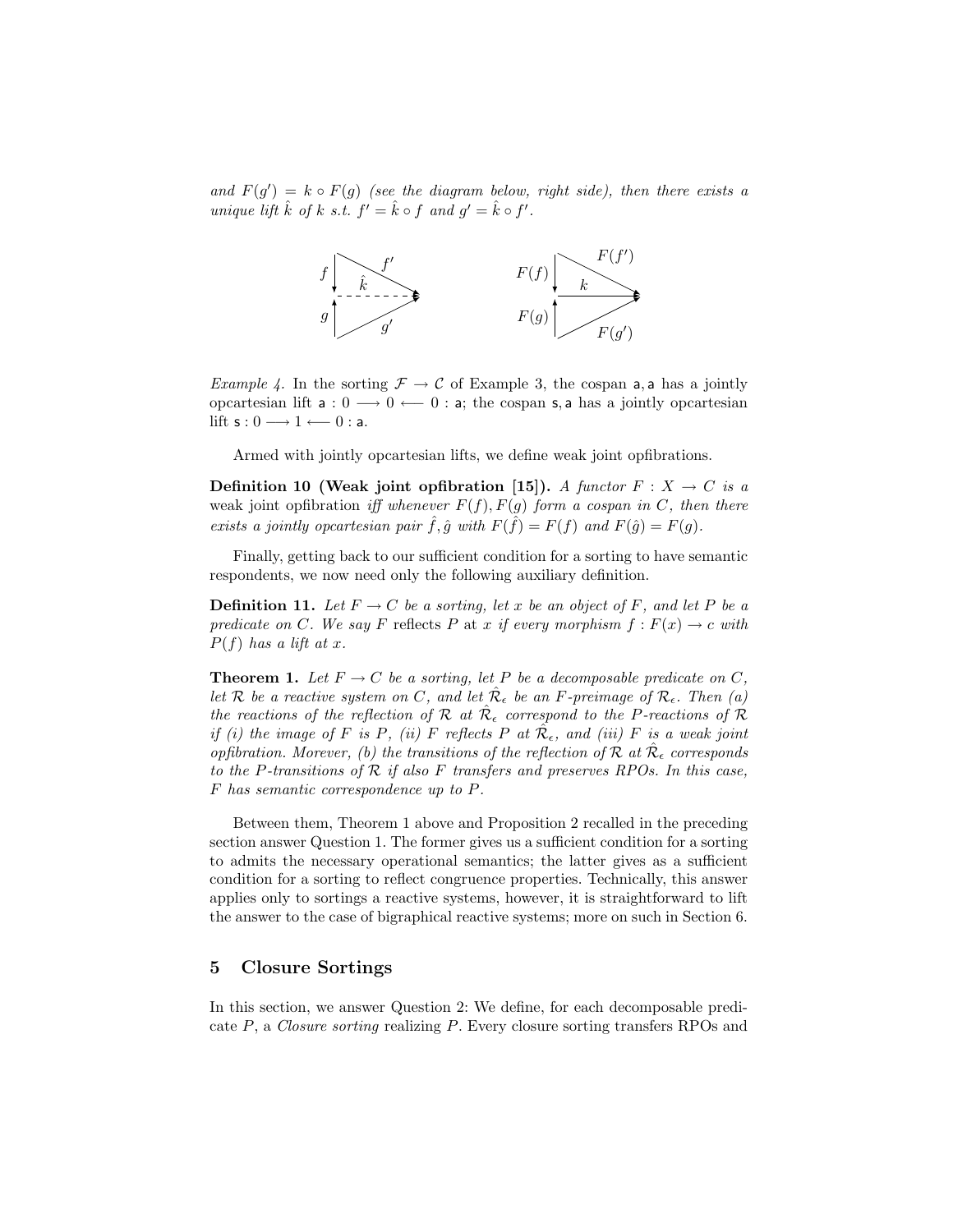has semantic correspondence up to P. We define closure sortings in terms of categories and reactive systems here, but in Section 6, we remark on lifting them to bigraphs.

Suppose we want to construct a sorting realizing a decomposable predicate P on the morphisms of a category  $C$ . The basic problem here is that we may have morphisms  $f: x \to y$  and  $g: y \to z$  which satisfy P individually but not when composed, i.e.,  $P(f)$  and  $P(g)$ , but  $\neg P(g \circ f)$ . At each preimage of y, we must choose whether to admit  $f$  or  $g$ . We make this choice explicit in the closure sorting by taking as pre-images for an object y pairs  $(F, G)$  of sets of morphisms such that every  $g \in G$  has domain y and can be composed with every  $f \in F$ , that is, f has codomain y and  $P(g \circ f)$ . This approach leads to too many objects in the sorted category, so we further insist that  $(F, G)$  be maximal, that is, that adding morphisms to either F or G would violate  $f \in F, q \in G \implies P(q \circ f)$ .

To formalize maximality, first define  $g \perp f$  iff  $P(g \circ f)$ . Then define, for any  $c \in C$ , operators  $\Delta$  and  $\nabla$  by

$$
\Delta F = \{ g : c \to x \mid g \perp F, \text{ any } x \in C \}
$$
  

$$
\nabla G = \{ f : y \to c \mid G \perp f, \text{ any } y \in C \},
$$
  
(9)

where, e.g.,  $g \perp F$  is lifted pointwise<sup>3</sup>. We can now define that  $(F, G)_c$  is *maximal* iff  $\Delta F = G$  and  $\nabla G = F$ .

**Definition 12 (Closure sorting).** Let C be a category, and let P be a decomposable predicate on C. The closure sorting  $\mathfrak{C}(P) \to C$  has objects  $(F, G)_c$ where c is an object of C and F, G are sets of morphisms of C s.t. every  $f \in F$ and  $g \in G$  has  $\text{cod}(f) = c = \text{dom}(g)$  and  $P(g \circ f)$ . Moreover,  $(F, G)_c$  must be maximal.  $\mathfrak{C}(P)$  has morphisms  $k : (F, G)_c \to (H, J)_d$  those  $k : c \to d$  in C satisfying

$$
f \in F \implies k \circ f \in H \text{ and } j \in J \implies j \circ k \in G. \tag{10}
$$

It is fairly easy to establish that  $\Delta$  and  $\nabla$  form a Galois connection:  $\Delta F \supset G$ iff  $F \subseteq \nabla G$ . Thus  $\Delta \nabla$  and  $\nabla \Delta$  are indeed closure operators:  $\Delta \nabla \Delta F = \Delta F$ and  $\nabla \Delta \nabla G = \nabla G$ . (Hence the name "closure sorting".) We can use these closure operators to "fill up" a pair  $(F, G)_c$  that is not maximal, taking either  $(\nabla G, \Delta \nabla G)_c$  or  $(\nabla \Delta F, \Delta F)_c$ . This realization is crucial in establishing that the fibres of a closure sorting are lattices and, in turn, that every closure sorting satisfies the premises of Proposition 2 and Theorem 1.

**Lemma 1.** Let P be a decomposable predicate on C. Then  $\mathfrak{C}(P)$  (1) is safe, (2) is a weak joint opfibration, and  $(3)$  lifts P-agents at every object c of C.

By Proposition 2 and Theorem 1, every closure sorting transfers RPOs and has semantic correspondence.

**Theorem 2.** Let C be a category with RPOs, and let P be a decomposable predicate on C. Then  $\mathfrak{C}(P)$  has RPOs, transfers RPOs, and has semantic correspondence up to P.

<sup>&</sup>lt;sup>3</sup> The operators  $\Delta$ ,  $\nabla$  are related to the BiLog [18] adjuncts to composition.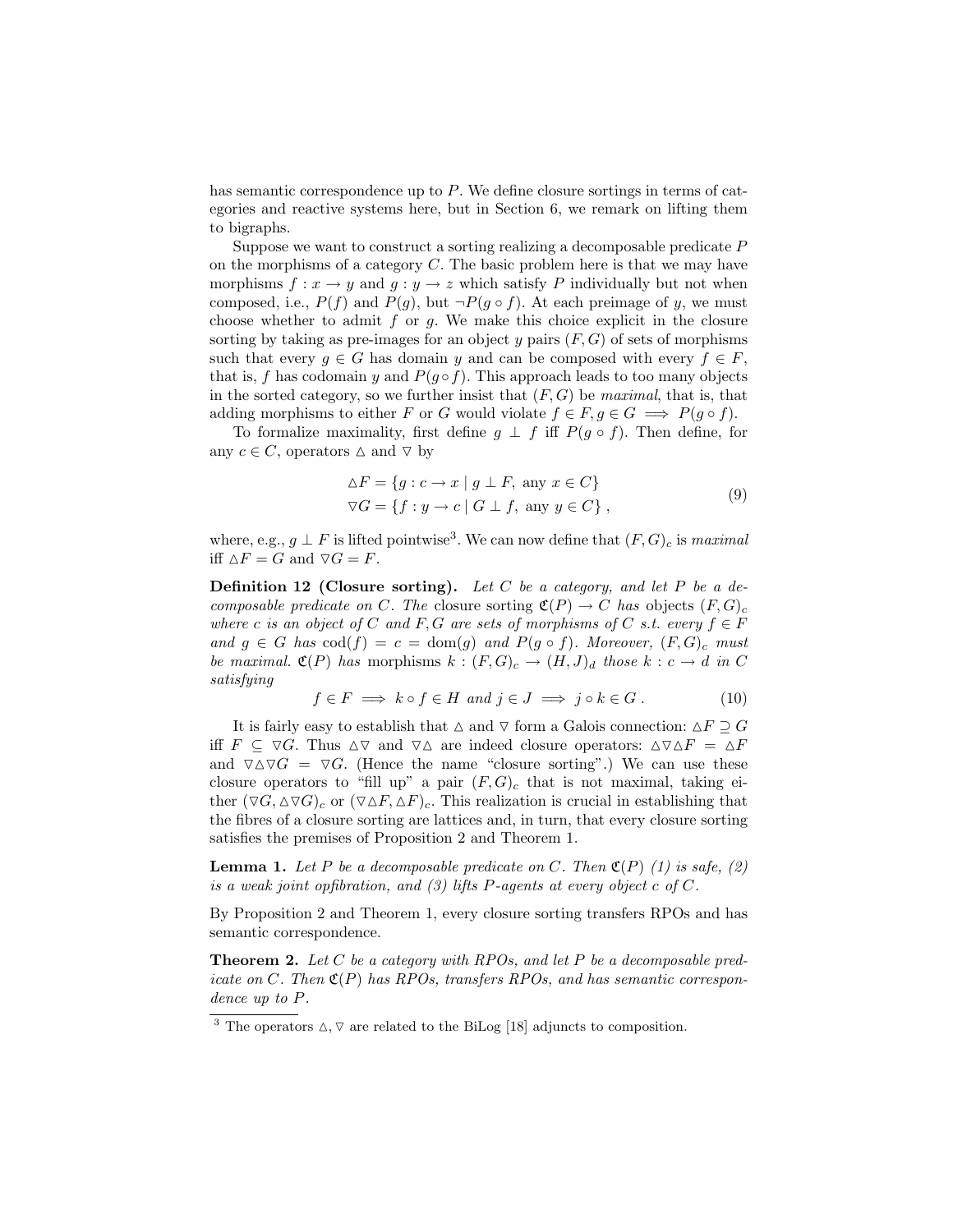Example 5. The sorting  $\mathcal{F} \to \mathcal{C}$  of Example 3 is indeed a closure sorting for the predicate "contains at most one  $s$ "; we recover the objects 0 and 1 as  $0 =$  $(\nabla \Delta \{0\}, \Delta \{0\})$  and  $1 = (\nabla \{0\}, \Delta \nabla \{0\})$ . By Theorem 2, F has RPOs and has semantic correspondence up to that predicate.

The closure sorting answers Question 2, "how do we construct a sorting given some problem domain" by virtue of Theorem 2. Technically, the answer applies only to reactive system, but again, it is straightforwardly lifted to the setting bigraphical reactive systems; we discussed this lifting in more detail in the next section.

# 6 Bigraphical Reactive Systems

As mentioned in the introduction, bigraphical reactive systems are not instances of ordinary reactive systems. Because categories of bigraphs do not contain relative pushouts, Milner, Leifer, and Jensen introduced supported pre-categories [13, 4, 1].

Intuitively, the supported pre-category of pure bigraphs adds a notion of identity of sub-terms; the totality of identities in some term is called its support, hence "supported". For the notion of support to make sense, composition of bigraphs with overlapping support is left undefined, hence "pre-category".

For each supported pre-category  $S$  we obtain a category  $[S]$  by considering equal morphisms which differ only in the particular identities chosen for their support. The support quotient functor  $\eta_S : S \to [S]$  takes each supported term to such a support equivalence class. The category of abstract bigraphs arise as the quotient  $[S]$  of the supported pre-category S, the concrete bigraphs.

This solution, using supported pre-categories, is widely regarded as being overly ad hoc. Following a suggestion by Leifer [13], Sassone and Sobocinski [19, 20] investigated using instead first two-categories and later bi-categories as foundations for reactive systems. Unfortunately, comfortable as their results may be, no one has as yet formalised bigraphs in one of these more general settings. Hence, we stick with the present formalisation in supported pre-categories, at least for the present paper.

Fortunately, lifting Jensen's previous work and the results of the preceding sections to the setting of supported pre-categories pose no real difficulties, it only requires a lot of footwork. For want of space, we omit that footwork here; the interested reader is referred to [16]. We do, however, make the following comments.

A sorting on pure abstract bigraphs induces a sorting on the corresponding concrete bigraphs, found by taking the pullback of that sorting along the support quotient.

$$
F^* \longrightarrow S
$$
  
\n
$$
\downarrow \eta_S
$$
  
\n
$$
F \longrightarrow [S]
$$
  
\n
$$
(11)
$$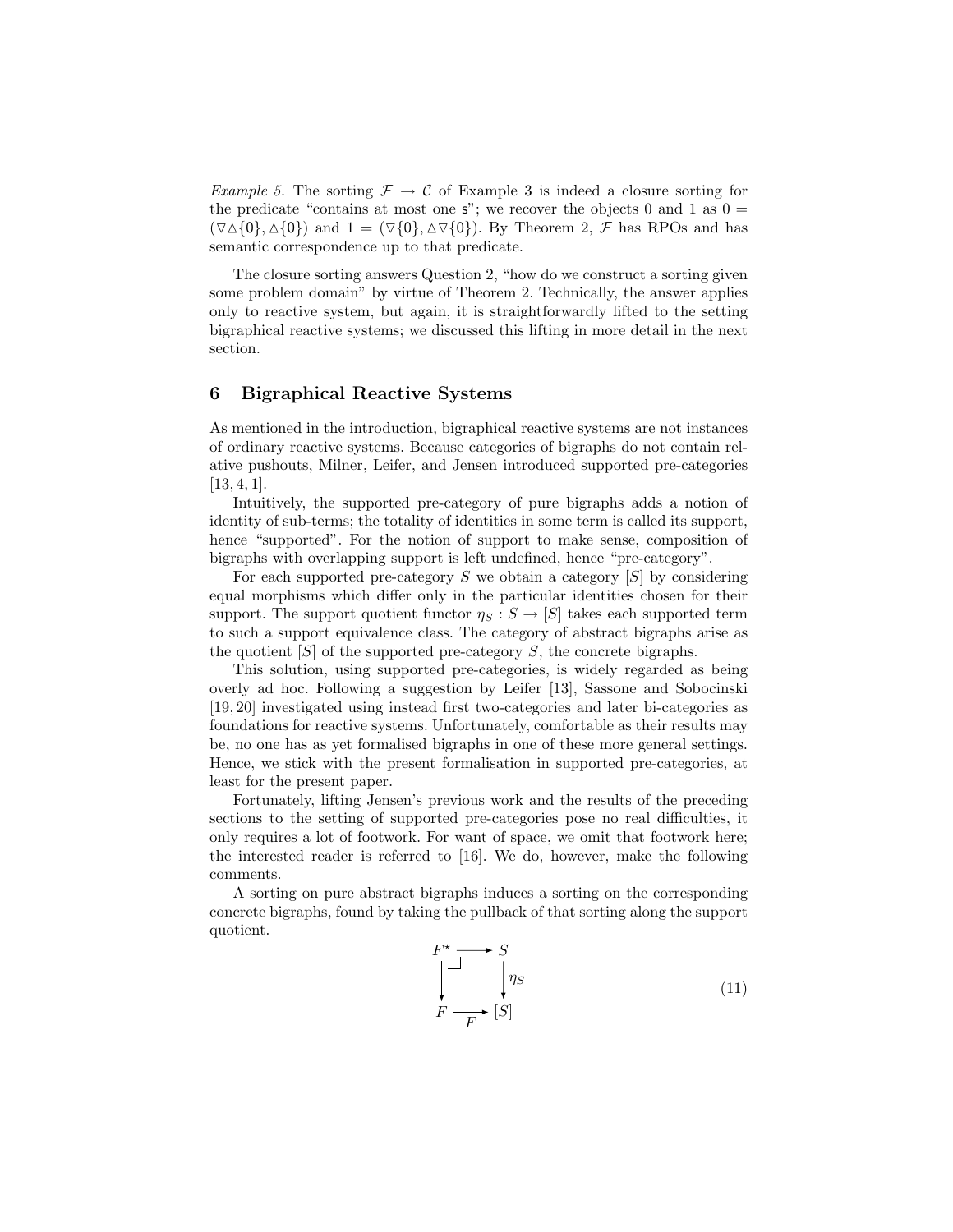Here we have concrete bigraphs S, abstract bigraphs  $[S]$ ;  $\eta_S : S \to [S]$  is the support quotient. We are given a sorting  $F \to [S]$ , and we find the corresponding sorting  $F^* \to S$  simply by taking the pullback (in the category of supported precategories) of  $F \to [S]$  along  $\eta_S$ .

It turns out that if the original sorting functor satisfies the sufficient conditions we have seen so far, then the induced sorting functor will sustain the behavioural theory. That is, in this case, the induced sorting will preserve congruence properties and enjoy semantic correspondence. Moreover, there is essentially a bijection between the sortings of a supported pre-category  $(S$  in the above diagram) and the sortings of its support quotient  $\left( \left[ S \right]$  in the above diagram). Hence, for practical work with bigraphical models, it is sufficient to consider sortings of abstract bigraphs.

Readers who find all this a bit hand-wavy are again referred to [16], where they will find formalisation. In particular, Proposition 2, Theorem 1, and Theorem 2 of the present paper are stated and proved in the bigraphical setting there as [16, Theorem 5.26, Theorem 5.29, and Theorem 5.31]. The above-mentioned bijection theorem is [16, Theorem 5.21].

Altogether, by lifting in this manner the result of the preceding sections, we fully answer the two questions posed in the introduction: we have sufficient conditions for a sorting to preserve congruence properties and enjoy semantic correspondence, and we have a construction, the closure sorting, for constructing sortings satisfying these conditions.

We proceed to demonstrate the viability of the closure sortings by recovering Milner's local bigraphs as a particular closure sorting.

# 7 Local Bigraphs and Closure Sortings

In the setting of bigraphical reactive systems we have binding bigraphs [4] as a natural extension of pure bigraphs  $[1, 4]$ ; moreover, we have local bigraphs  $[10, 3]$ as a natural extension of binding bigraphs. It has been suspected [21] that local bigraphs represent the end of this evolutionary ladder. In this section, we clarify what this evolution is and demonstrate that the closure sorting for a predicate derived from the scope rule is its natural endpoint. In the process, we prove that local bigraphs can, in a sense to be made precise, be replaced by the closure sorting for this predicate.

We do not reiterate the definition of pure and local bigraphs here. Refer to one of [1, 4] for the definition of pure bigraphs; to one of [18, 11] for intuition and examples of pure bigraphs; to [4] for the definition of binding bigraphs; and to [10, 3] for the definition of local bigraphs.

Binding bigraphs partition the ports of a signature into the binding ports and the free ports. The intuition of binding ports is that [4, p.68]:

"all points linked to a binding port of a node  $u$  lie inside  $u$ ."

Although Milner and Jensen use the word "points" and later clarify that these may be names as well as ports, binding bigraphs are surely but a means of re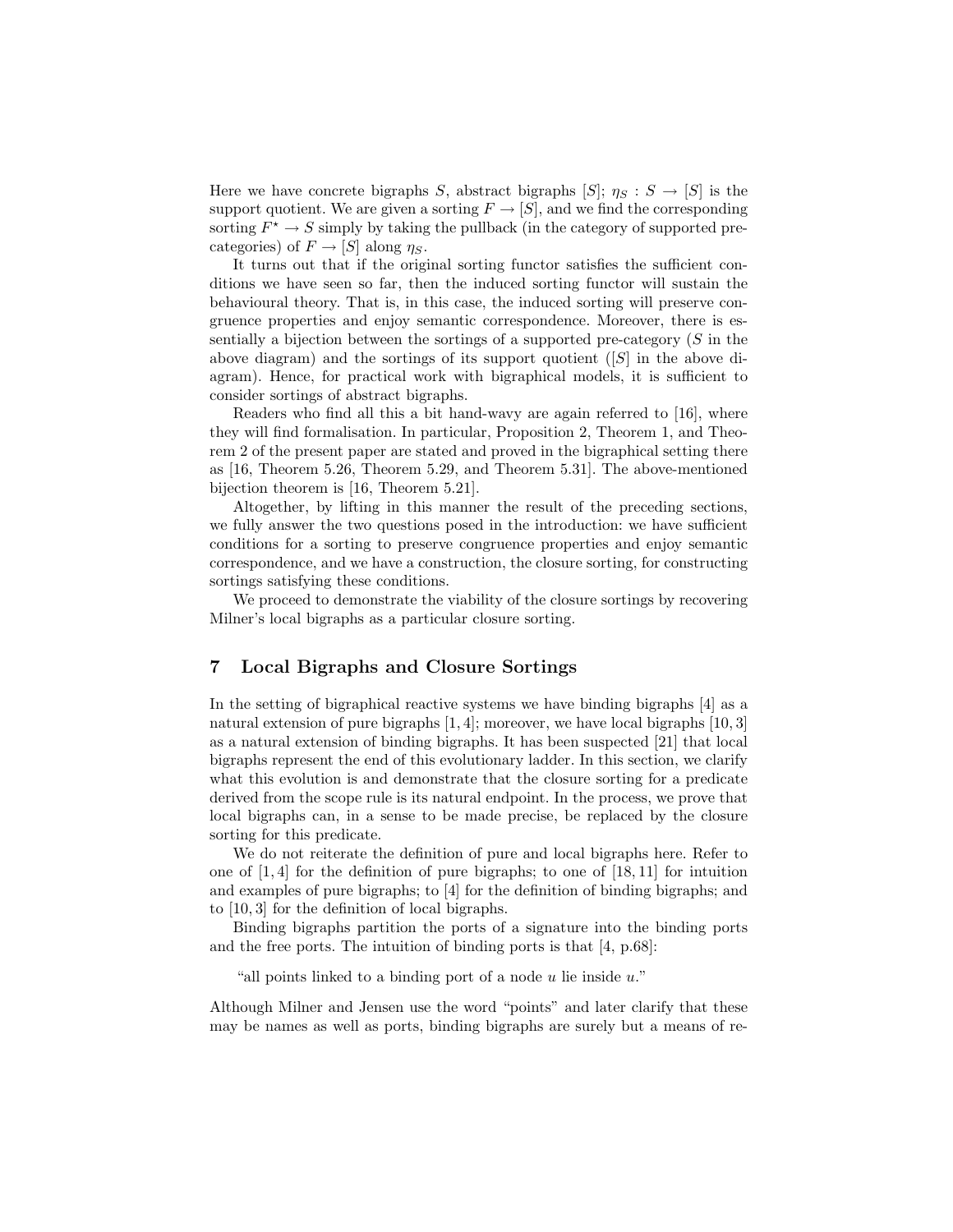stricting pure bigraphs to those that only peer a binding port with ports beneath it. This condition, called the scope condition, is easily seen to be decomposable.

**Definition 13 (Scope predicate).** Let  $\Sigma$  be a binding signature. The Scope predicate for  $\Sigma$  is a predicate  $P_{\Sigma}$  on the morphisms of  $B(U(\Sigma))$ , that is, on the pure bigraphs over  $U(\Sigma)$ . For a bigraph f of  $\mathbf{B}(U(\Sigma))$ , we define  $\mathbf{P}_{\Sigma}(f)$  iff whenever a binding port  $p$  on a node  $n$  is in a link, then any other port  $p'$  in that link is on a node that has n as an ancestor.

Binding ports are intended to model binders in term languages, e.g., the binder k in the input prefix  $x(k)$ . P of the  $\pi$ -calculus [4, 6]. (The introduction of binding ports also enables a more expressive definition of parametric reaction rules. We shall not discuss this application here.)

The progression from binding to local bigraphs is one including more and more ways to decompose bigraphs satisfying the scope predicate  $P_{\Sigma}$  given above. The closure sorting for  $P_{\Sigma}$  is an endpoint of this progression, as it contains by definition every possible such decomposition. We discuss this progression in some detail because so reveals, we believe, the essence of binding and local bigraph. The discussion will be somewhat technical, however, so feel free to skip ahead to the paragraph titled "Replacability".

To make sure that the scope condition is preserved by composition, binding bigraphs augment objects with locations of names. Each name  $x$  in an object  $(m, X)$  is either global or located at a specific place  $i \in m$ . A binding bigraph is then permitted to link only appropriately located ports or inner names to located outer names or binding ports. (When we say that something is "linked to a binding port" we actually mean peered with that binding port. Because no link can contain two binding ports, it is sound to identify an edge with a binding port linked to that edge.)

Ascribing only a single place to each located name does not account for all possible decompositions of a bigraph satisfying the scope condition. For instance, the following two pure bigraphs both satisfy the scope condition, as does their composition. However, we can assign no location to x that will make  $f$  a valid binding bigraph.

$$
f: (2, \{x\}) \to (1, \emptyset) = /x.k_{(x)}(-_0 | -_1)
$$
  

$$
g: (0, \emptyset) \to (2, \{x\}) = h_x | h_x
$$

To remedy this deficiency, [3] introduces local bigraphs. These assign to each name x of an interface  $(m, X)$  a subset  $m' \subset m$  of places, instead of just a single place  $i \in m$ . The global names of binding bigraphs correspond to everywhere located names.

Local bigraphs still do not capture every possible decomposition of pure bigraphs satisfying the scope condition. To wit, consider the following two bigraphs.

$$
f: (1, \{x, y\}) \to (1, \emptyset) = /x, y - 0 \tag{12}
$$

$$
g: (1, \emptyset) \to (1, \{x, y\}) = k_{(x)}(\mathsf{h}_y) \tag{13}
$$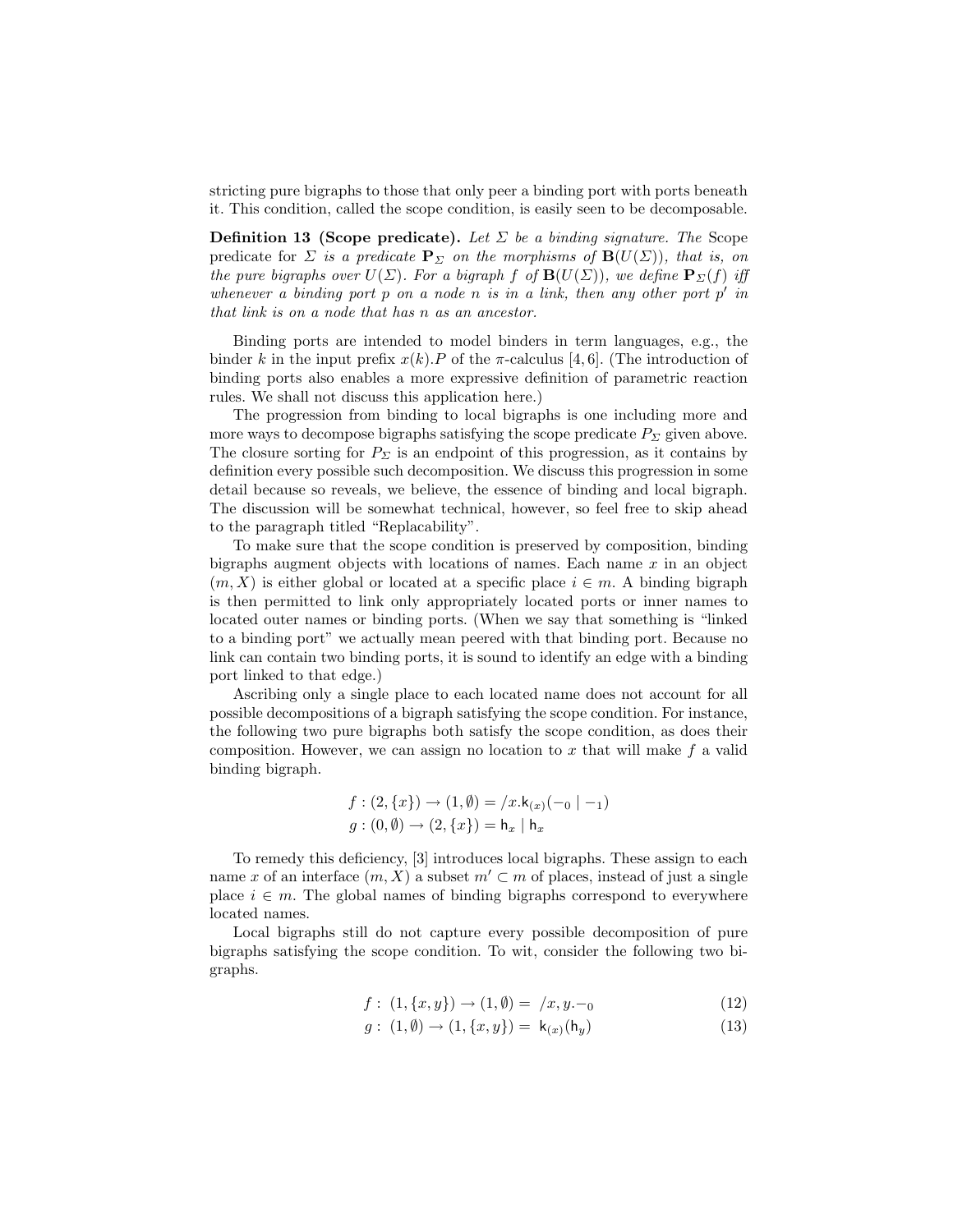The interfaces of local bigraphs are simply not capable of expressing that in  $q$ , the name  $x$  can be free, as long as any context can only link it to names within the scope of the control  $\mathsf{k}_{(x)}$ , such as the name y in this example.

The closure sorting for the scope condition includes exactly this kind of additional interfaces, and thus allows this decomposition. For the application of local bigraphs in [10], encoding of the lambda calculus as a bigraphical reactive system, this extra flexibility is not exploited: For any term or reaction rule containing binders, the bound names will not appear in the interface. However, as we will make precise below, the extra flexibility is not harmful.

Replacability The closure sorting for the scope predicate is also a viable substitute for local bigraphs in the following precise sense. There exists a full embedding  $\iota : \mathbf{B}(\Sigma) \to \mathfrak{C}(\mathbf{P}_{\Sigma})$  of local bigraphs into the closure sorting for  $\mathbf{P}_{\Sigma}$ . This embedding witnesses  $\mathbf{B}(\Sigma)$  being a sub-sorting of  $\mathfrak{C}(\mathbf{P}_{\Sigma})$  in the sense that it makes the following diagram commute.

$$
\mathbf{B}(\Sigma) \xrightarrow{t} \mathfrak{C}(\mathbf{P}_{\Sigma})
$$
\n
$$
\mathbf{B}(U(\Sigma))
$$
\n(14)

Moreover, this embedding both preserves and reflects bisimilarity for any reactive system R on  $\mathbf{B}(\Sigma)$  and its image R in  $\mathfrak{C}(\mathbf{P}_{\Sigma})$ . Indeed,  $\iota$  preserves and reflects transitions, and the morphisms in the image of  $\iota$  has no transitions outside of that image. In this sense, the closure sorting  $\mathfrak{C}(\mathbf{P}_{\Sigma})$  is a reasonable substitute for local bigraphs.

**Theorem 3.** Let  $\Sigma$  be a binding signature, let  $\mathbf{P}_{\Sigma}$  be the Scope predicate on  $\mathbf{B}(\Sigma)$ , and let R be a reactive system on  $\mathfrak{C}(\mathbf{P}_{\Sigma})$ . Suppose f is an agent of R in  $\mathbf{B}(\Sigma)$ . There is a transition  $\iota(f) \xrightarrow{g'} h'$  in  $\mathfrak{C}(\mathbf{P}_{\Sigma})$  if and only if there is a transition  $f \stackrel{g}{\longrightarrow} h$  in  $\mathbf{B}(\Sigma)$  and both  $\iota(g) = g'$  and  $\iota(h) = h'$ . It follows that for agents f, g of  $\mathbf{B}(\Sigma)$  we have  $f \sim g$  if and only if  $\iota(f) \sim \iota(g)$ .

It follows that local bigraphs sustain the behavioural theory of pure bigraphs. Milner proved as much by hand [10, 3]; now, we get the same result for free.

**Corollary 1.** Let  $\Sigma$  be a binding signature. For any supported reactive system on  $\mathbf{B}(\Sigma)$ , bisimilarity on the supported transitions is a congruence.

However, we also expand on Milner's results, because Theorem 1 gives us that local bigraphs have semantic correspondence up to  $P_{\Sigma}$ .

**Corollary 2.** Let  $\Sigma$  be a binding signature. Then the sorting  $\mathbf{B}(\Sigma) \to \mathbf{B}(U(\Sigma))$ respects supported  ${\bf P}_{\Sigma}$ -reactions and -transitions.

The proof of Theorem 3 hinges on the following characterisation of  $\mathfrak{C}(\mathbf{P}_{\Sigma})$ , which is interesting in its own right in so far as it tells us exactly what is missing from the interfaces of local bigraphs to allow all decompositions.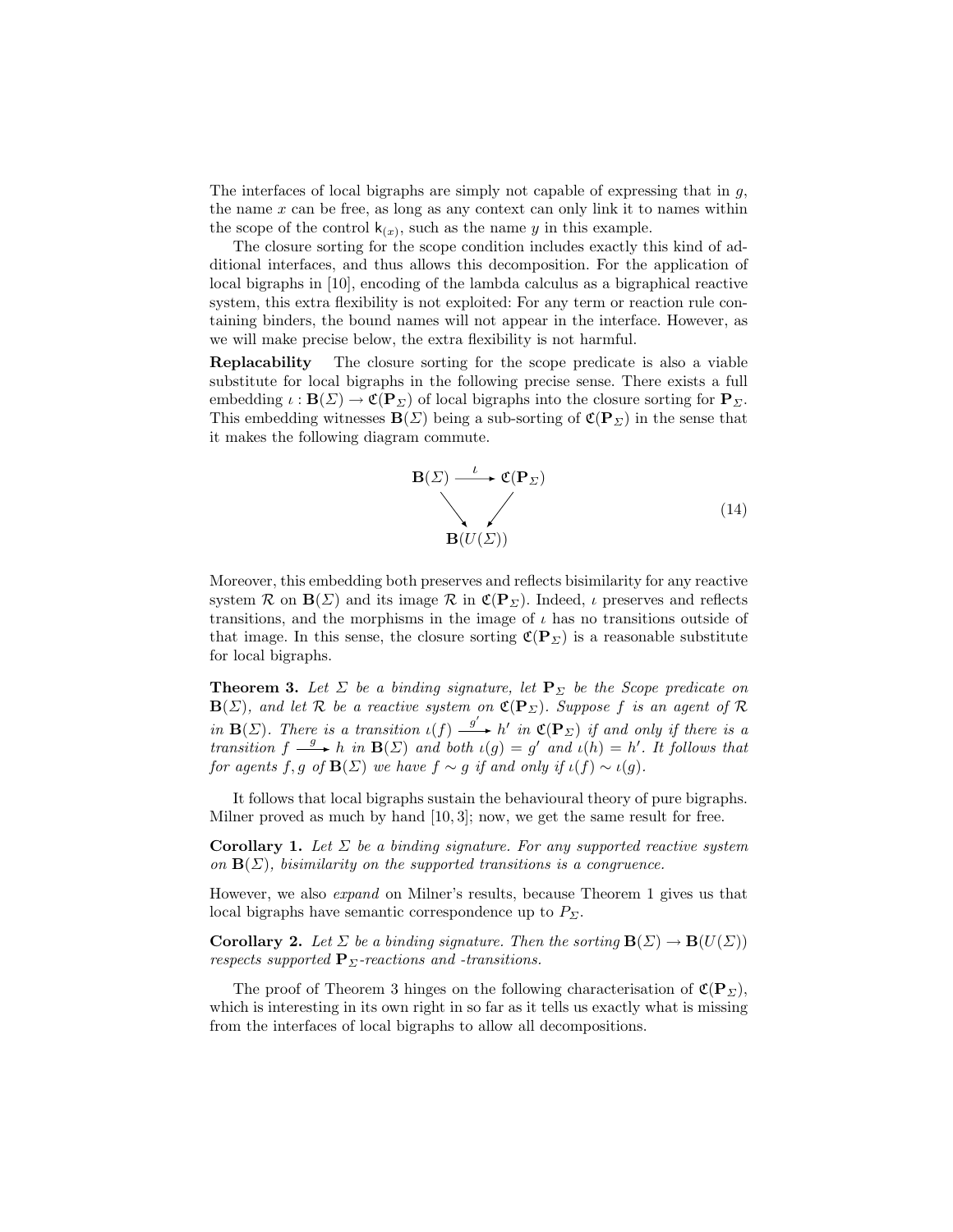**Lemma 2.** Let  $\Sigma$  be a binding signature, let  $\mathfrak{C}(\mathbf{P}_{\Sigma})$  be the closure sorting for the scope predicate  $\mathbf{P}_{\Sigma}$ , and let  $(m, X)$  be an object of  $\mathbf{B}(\Sigma)$ . Let  $\Gamma(m, X) =$  $\mathcal{P}(\{0,\ldots,m-1\})+\mathcal{P}(X)$  be the set comprising subsets of places and subsets of names of the object  $(m, X)$ . We call maps  $\rho : X \to \Gamma(m, X)$  s.t.  $\rho(x) \in \mathcal{P}(X)$ implies  $x \in \rho(x)$  generating maps for  $(m, X)$ .

The fibre of  $\mathfrak{C}(\mathbf{P}_{\Sigma}) \to \mathbf{B}(U(\Sigma))$  over  $(0, X)$  is isomorphic to the partial order that has only one object. The fibre of  $\mathfrak{C}(\mathbf{P}_{\Sigma})$  over  $(m, X)$  for  $m > 0$  is isomorphic to the partial order over generating maps for  $(m, X)$ , ordered pointwise by  $\rho(x) \sqsubseteq$  $\rho(x)$  if and only if either (a)  $\rho(x) \subseteq \rho(x) \subseteq \mathcal{P}(\{0,\ldots,m-1), (b)$   $\rho(x) \subseteq \rho(x) \subseteq \rho(x)$  $\mathcal{P}(X)$ , or (c)  $\rho(x) \subseteq \mathcal{P}(\{0,\ldots,m-1\})$  and  $\rho(x) \subseteq \mathcal{P}(X)$ .

The generating maps  $\rho: X \to \Gamma(m, X)$  cover exactly the decomposition in (13), with the intuition that if  $\rho(x) \in \mathcal{P}(X)$  then x is a name that occurs in a binder that may be safely linked to names in  $\rho(x)$ .

We recover the interfaces of local bigraphs as the generating maps  $\rho: X \to$  $\mathcal{P}(\{0,\ldots,m-1\})$  that take every name to a left inject, that is, that assigns locations to names.

We have now shown how local bigraphs arise as a special case closure sorting. In [16] it was shown how Milner's homomorphic sorting [1] also arise as a special case on the closure sorting.

# 8 Conclusion and Future Work

First, we have given a sufficient condition for a sorting to reflect reactive and transition semantics of well-sorted terms. Second, we have extended the theory of sortings for reactive systems with a new construction of sortings for decomposable predicates, the closure sorting. Third, we have sketched a generalisation of the theory of sortings for reactive systems to the setting of supported precategories. Finally, we proved that local bigraphs arise naturally as a sub-sorting of the closure sorting obtained from the scope condition. Besides alleviating the need for redeveloping the behavioural theory for local bigraphs, it supports local bigraphs as the natural extension of bigraphs with local names. We conjecture that the sortings  $[1-6, 9-11]$  can all be obtained as closure sortings. (Of the sortings mentioned in the introduction, this list leaves out only the edge-sortings of [7], which does not appear to approximate predicates.)

We see two main avenues of future work. One is to investigate sortings in other frameworks, in particular within graph rewriting [22, 23] and the 2-categorical approach to reactive systems [20, 19]. Another is to investigate the algebraic properties of sortings and if the closure sorting is somehow universal among sortings that capture a decomposable predicate and respect the behavioural theory.

# References

1. Milner, R.: Pure bigraphs: Structure and dynamics. Information and Computation 204(1) (2006) 60–122